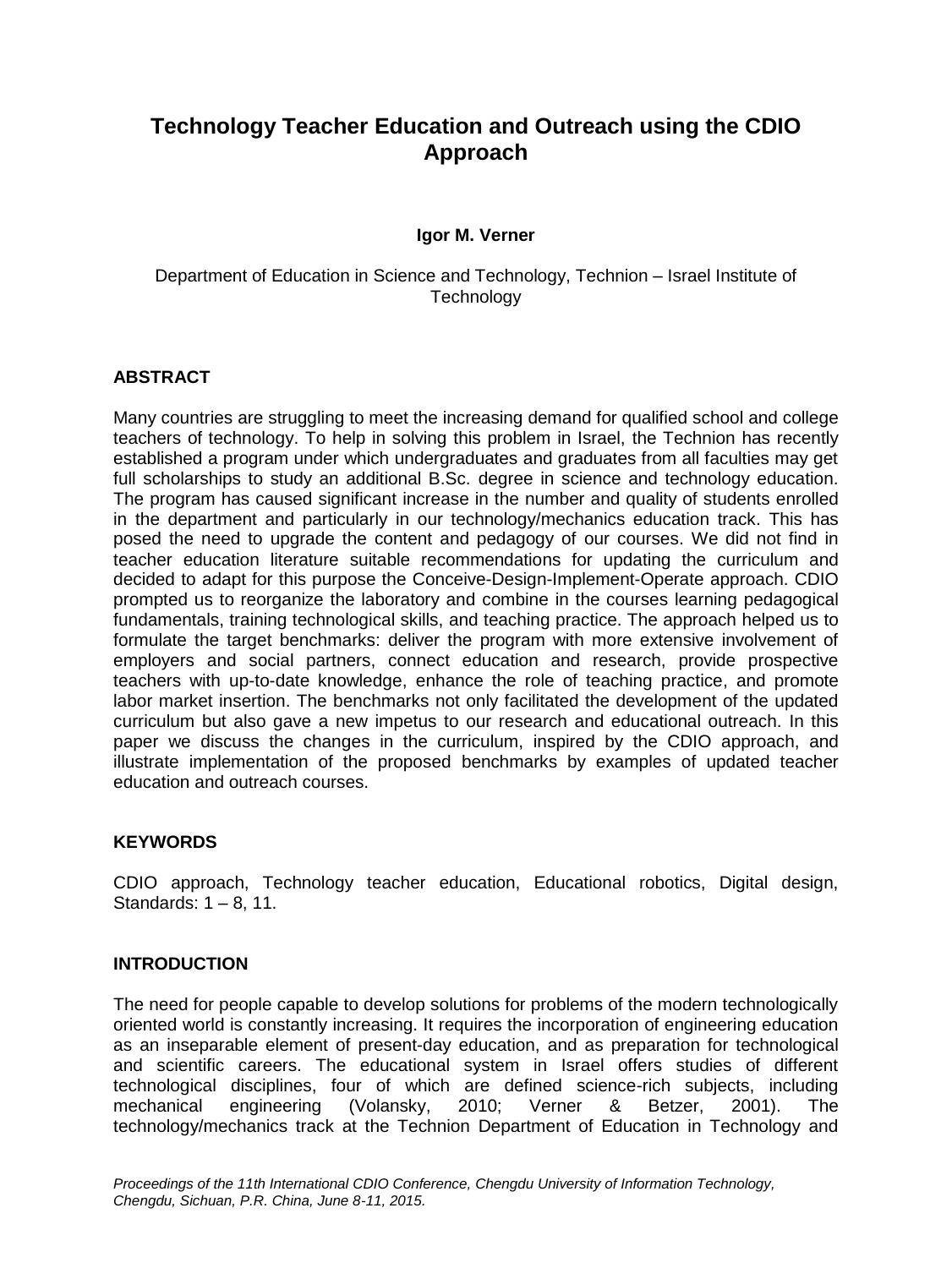Science is the only authorized university undergraduate program in Israel for training teachers of the subject.

The Technion has recently called upon undergraduates and graduates from all faculties to study for an additional B.Sc. in Science and Technology Education, and offers them full scholarships. The students of the technology/mechanics track and others, who take our courses, come from different backgrounds. Although the majority of them are mechanical engineering majors (graduates and students), others are from civil, aeronautical, and electrical engineering as well as from physics and mathematics teacher education programs. The students are at different levels of education from BSc to PhD. Many of the students are Technion graduates studying BSc in education (including the teaching certificate) in the Views program (Hazzan & Ragonis, 2014). Views students receive study scholarships to complete their studies in four semesters, without the obligation to work as a teacher.

The increase in the number and quality of students led the Department and the technology/mechanics track to the need to upgrade the infrastructure, curricula, and pedagogy of the courses, and meet the associated challenges in educational research and development.

We did not find in teacher education literature suitable recommendations for updating the program and decided to adapt for this purpose the CDIO approach to reforming engineering education (Crawley et al., 2007). This approach proposes to focus engineering programs on conceive-design-implement-operate experiences, i.e. on assignments and projects in which students study engineering fundamentals and apply them to design, implement, and operate technological processes. We found that CDIO recommendations to engineering programs can serve as relevant benchmarks for updating our technology teacher education program:

- *Deliver the program with more extensive involvement of employers and social partners*. Following this recommendation we act to strengthen partnership with the Ministry of Education, Haifa municipality, MadaTech museum, schools, technical colleges, Technion faculties, hi-tech companies, and other institutions).
- *Connect education and research*. This guideline directs us from one side to engage students in research projects and, from the other side, to follow-up the program development with educational research).
- *Provide prospective teachers with up-to-date knowledge*. This benchmark calls us to update both engineering and pedagogical knowledge imparted in the course.
- *Enhance the role of teaching practice*. This recommendation led us to redesign our courses and include real teaching and technological assignments.
- *Promote labor market insertion*. We actively assist students in finding jobs as teachers.

Our interpretations of the CDIO guidelines are in line with the challenges noted in the OECD review of technology education in Israel (Field & Kuczera, 2012). The CDIO approach also calls to reorganize traditional laboratories into modular workspaces for all levels of engineering education. It emphasizes the role of laboratories in fostering creativity, learning motivation, teamwork skills, and "understanding of the engineering discipline prior to choosing an area of study" (Crawley et al., 2007, p. 106).

In this paper we discuss changes in the technology-mechanics teacher education courses aimed to enhance students' knowledge and skills in teaching robotics and digital design: updating the laboratory to introduce different pathways into robotics, modern CAD software and 3D printer; and implementing the conceive-design-implement-operate (CDIO) approach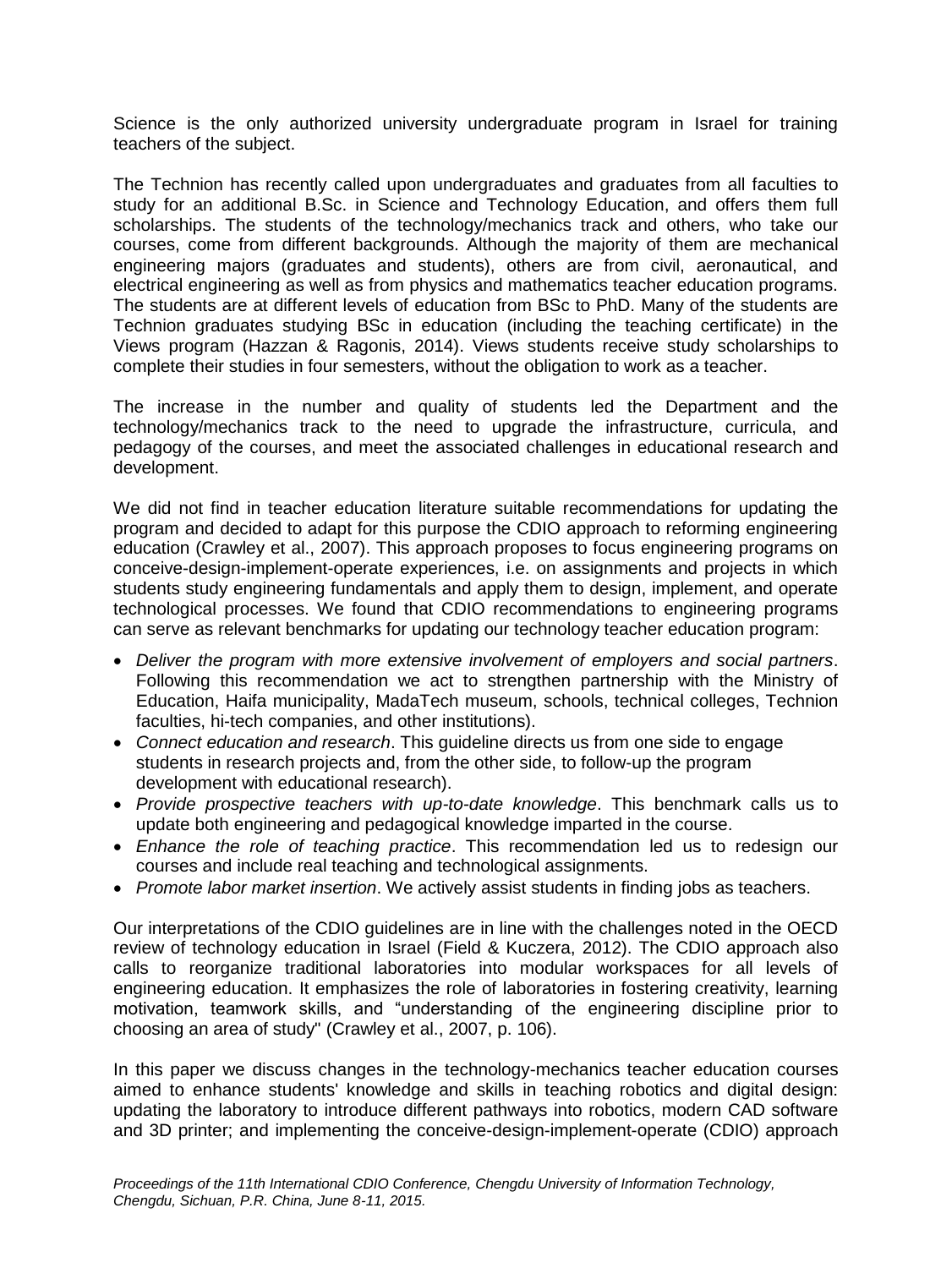to balance learning pedagogical fundamentals, training technological skills, and teaching practice.

# **TECHNOLOGY EDUCATION LABORATORY**

The departmental Laboratory of Technology plays a key role in the technology education research and teacher training:

- The Laboratory serves a ground for experiential learning practices in robotics and digital design.
- The Laboratory is a venue for presentations, discussions, and meetings of the research group.
- Laboratory activities are included in all technology education courses. Some of these courses are open for students majoring in science and mathematics education and for students from other departments.
- Some of the courses are based on project-based education, in which the assignments require to design and make a model and develop an instructional unit, using the model as a teaching aid.

The lab is equipped with different instructional systems. Among them are instructional robot manipulators Scorbot-ER 4 and 5Plus, a software package RoboCell used to create and control virtual robotic workcells, and a milling machine Spectralight 0400. Robot construction activities are carried out using the PicoCricket, LEGO NXT and EV3 kits. Through practice with Bioloid Premium kits the prospective teachers study basics of humanoid and service robotics. We update the laboratory equipment with careful consideration of specific needs as well as space and staff limitations of the teacher education lab.

With support and collaboration of PTC (Parametric Technological Corporation) we adopted the instructional systems that support practice in digital design and fabrication: Creo computer aided design software, Mathcad engineering calculation software (both provided by PTC), and a 3D printer. Creo is a rich environment for learning by design. Students' selflearning is supported by a special Creo student edition which is a free-download full design environment. Mathcad is used for automation and validation of mathematical calculations related to engineering design. It also serves as an educational tool for creation of calculation sheets which combine text and formulae and enable to document mathematical inquiry of engineering problems. An advantage of Mathcad is that it is interoperable with Creo, i.e. 3D model's parameters can be calculated and explored mathematically. The 3D printer is an important component of the laboratory environment. It offers a rapid prototyping of smallscale physical models, thus providing operative feedback to the student. Furthermore, 3D printing minimizes the constraints in the design, and removes barriers in the transition from design to manufacturing. We equipped the lab with a desktop FDM 3D printer manufactured by PP3DP (Figure 1A). This 3D printer is affordable, compact, and easy to use and maintain.

# **DESIGN EDUCATION COURSE**

In this section we will consider implementation of the CDIO approach in the course 216144 "Advanced issues in teaching design and manufacturing". The 4 hours per week course was given in the spring semester 2013 with 2 hours of lectures and 2 hours of laboratory classes.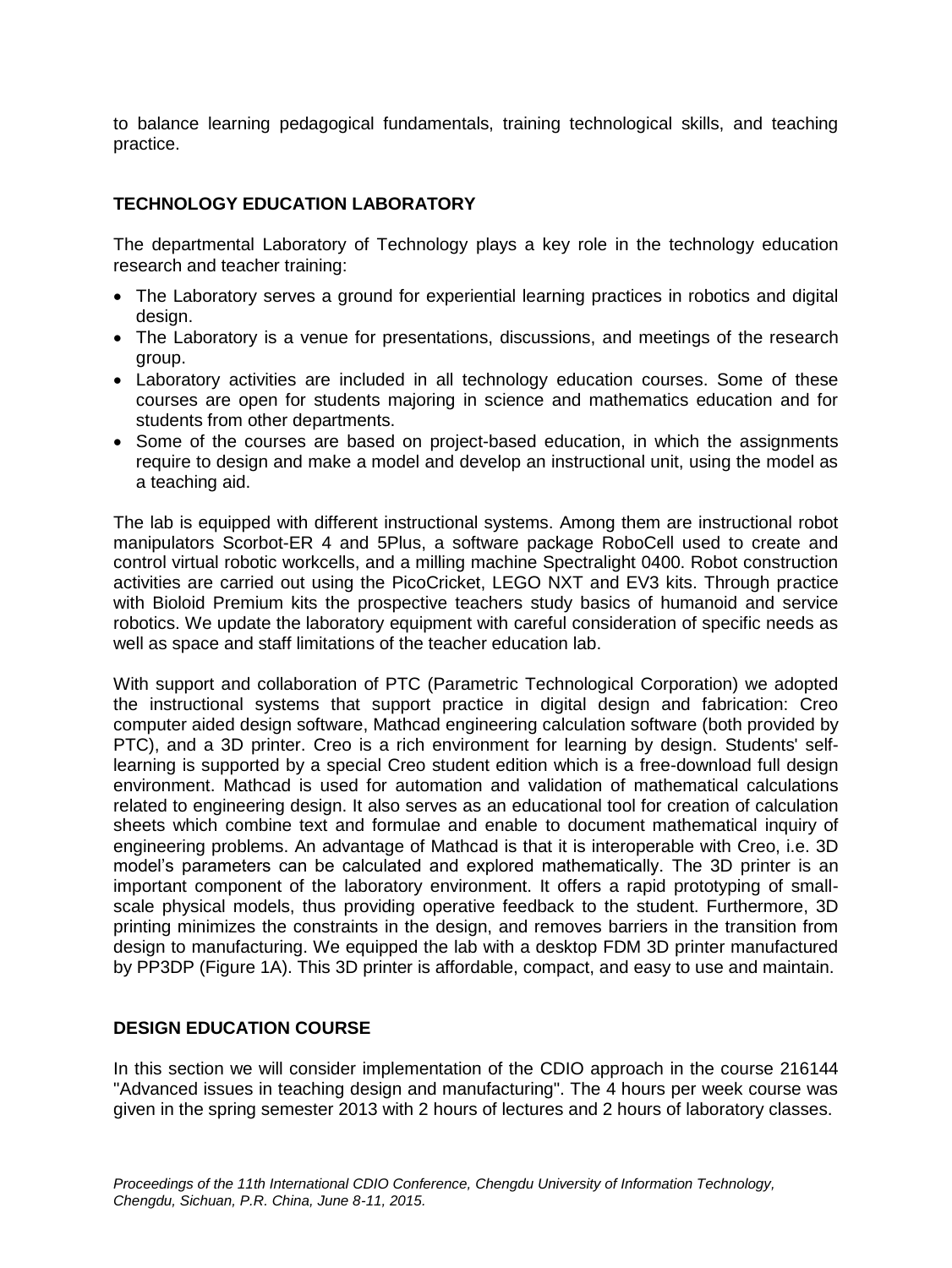

Figure 1. A. The 3D printer; B. The produced objects

The lectures focused on the theories of learning: constructivism, social constructivism, instructional scaffolding, constructionism, and experiential learning. The theories were presented in the technology education context. The lectures also considered models and modeling in science and technology education and the CDIO approach. Every lecture was followed by a home task, in which the students analyzed the theoretical material in the context of their experience. A special lecture on product design and development was given by the PTC leading expert. Each of the students in the course was assigned to give a short lecture on a certain aspect of teaching design and manufacturing. The topics included the following: user-centered design, social implications of industry automation, student engagement in design and manufacturing, connections between religion/ethics and engineering, ergonomics in engineering design, fostering creativity in learning design and manufacturing, teaching through industrial visits, 3D printing in design education. Every lecture posed a homework question that requested analysis of the lecture content.

The laboratory classes focused on assignments that combined practice in computer aided design and 3D printing with development of lesson plans and inquires on teaching topics related to this practice. The main topics were:

- Principles of CAD and parametric design: applying materials and units, use of parameters, types of models, basic Creo operation.
- 2D sketching: planar constraints, complete and incomplete sketches, applying dimensions.
- From 2D sketching to 3D modeling: creation of solid bodies.
- Advanced 3D modeling: engineering features, subdivision modeling and meshes.
- Assembly modeling: spatial constraints, partially-, fully- and over-constrained components, from partially-constrained components to mechanism design.
- Analysis: geometry analysis and basic measurements, orthogonal, cylindrical and spherical coordinate systems, projections, advanced measurements, mass properties, generating featured measurements and data.
- Graphics and Rendering.
- Generating 3D printable models.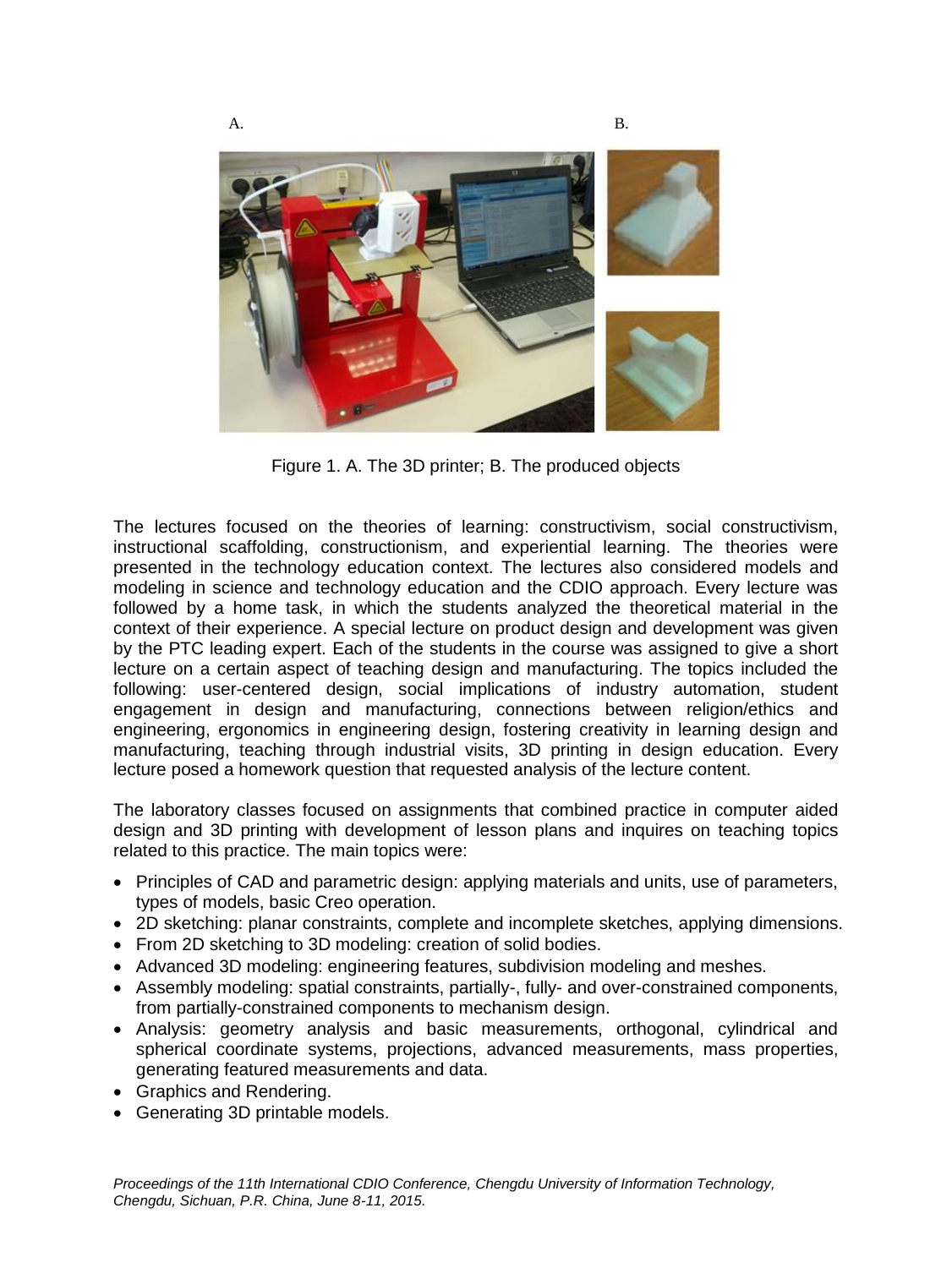#### *Teaching assignment*

The teaching assignment in the course was constructed based on the CDIO approach which proposes to educate students by engaging them in conceive-design-implement-operate learning practices. We adopted the approach in the course by posing an assignment that threads the course activities and culminates in real teaching practice, as described below.

*Educational problem*. At one of the course meetings the technology education coordinator from an urban school in a low-income community area of Haifa presented to the students a real problem faced by the 10th grade class majoring in mechanics. The class studied the technical drawing course and some of the pupils had difficulties "to see" projections and cross-sections of 3D objects and vice versa "to construct" 3D objects given by projections. The coordinator asked the Technion students to give in his class an auxiliary lesson and help pupils to prepare for the matriculation exam in technical drawing, based on individual guidance. He proposed at this lesson to perform exercises with 3D objects given in the matriculation exams in the last years.

*Conceive*. Through discussion the students identified the concepts that the pupils need to know in order to perform the exam tasks. They came to the idea that visual models of the spatial objects, that pupils need to imagine in the exam tasks, could help to overcome the difficulties. Then, the students elaborated the concept of the lesson, in which they could apply the knowledge and skills acquired in the course.

*Design*. The students designed with Creo digital models of the 3D objects used in the past technical drawing exams. They produced physical models of the objects using the 3D printer (Figure 1B).

*Implement*. Each of the students prepared a lesson plan and a PowerPoint presentation for guiding pupils individually or in small groups. The students presented the lesson plans in class and got feedback.

*Operate*. The students came to the high school and gave a 2 hour lesson to the pupils (Figure 2). For many of the students this was the first teaching experience.



Figure 2. Auxiliary lesson in the high school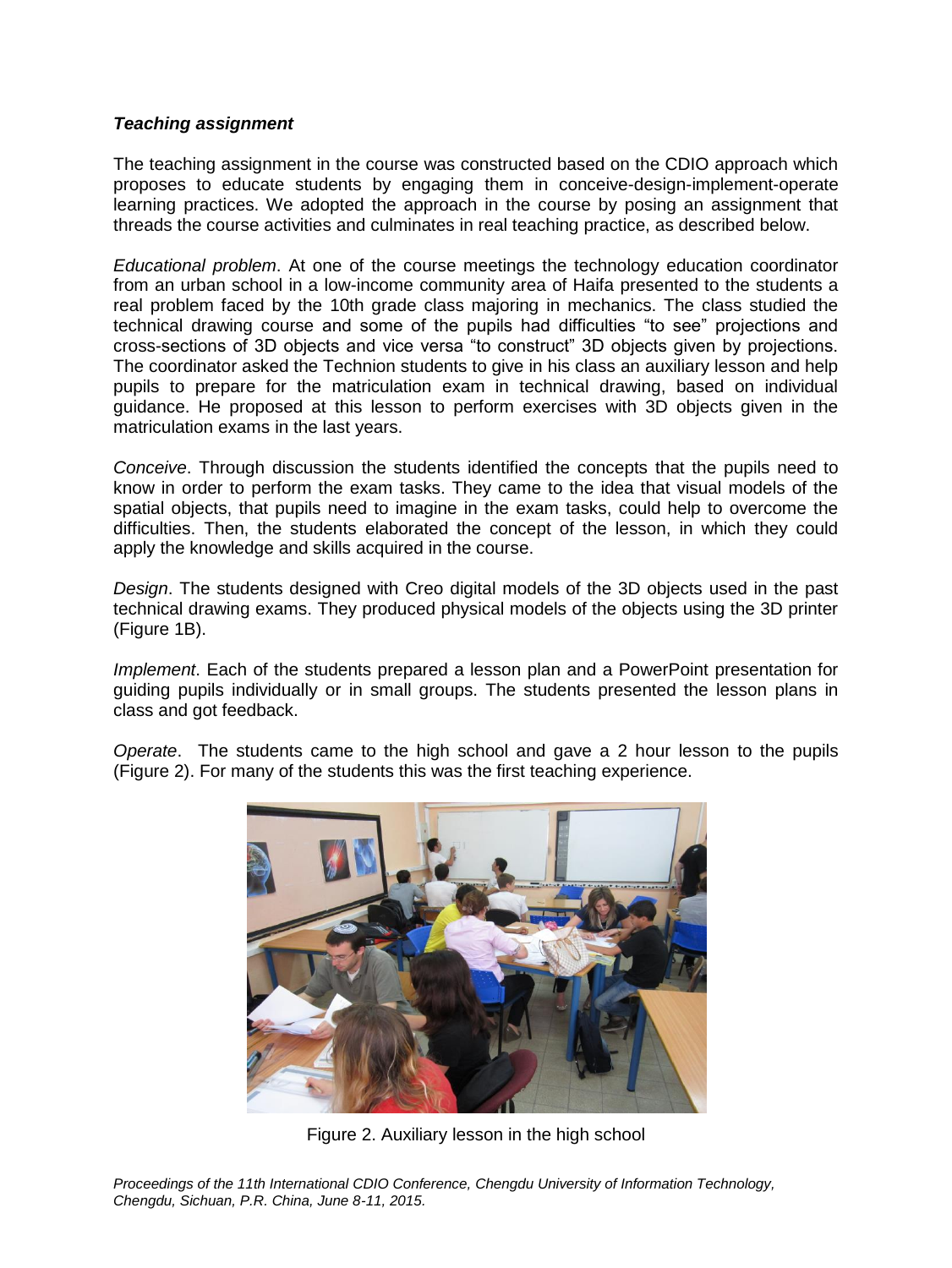#### *Assessment*

Students' grades in the course were based on formative and summative assessment, taking into account the following learning outcomes: understanding theories of learning, practice in computer aided design with Creo, the lesson given to high school pupils, and the lecture given to students in the high school. The student group was heterogeneous, with regard to their prior knowledge of CAD. Therefore, students' outcomes were assessed based on their progress in the course.

Results indicated that all the students acquired capabilities of correct and robust 2D sketching, solid modeling of basic shapes, and basic assembly modeling. They succeeded to prepare lectures and give them in class. The students demonstrated correct usage of 3D constraints and understanding principles of 3D printing. Above 60% of the students acquired more advanced capabilities of using advanced 3D features and tools (e.g. Pattern, Mirror), methods of parametric design, rendering and basic analyses. Two students achieved a mastery level in using modeling tools (2D, 3D and assembly), subdivision modeling, and mechanism design. They demonstrated deep understanding of 3D printing processes, high creativity, and skills of modeling complex 3D objects.

#### *Students' reflections*

Both students and pupils highly positively evaluated the lesson experience. The students noted that personal, informal connection with pupils was crucial for success of the lesson. From their reflections: *"There was even an emotional side to this collaboration. We made good connection and it helped us."* The students recognized the importance of careful lesson planning. They noticed that the 3D printed models were helpful as teaching aids and also helped to engage the pupils and "break the ice". One of students mentioned: "*The pupils said that the printed models were very cool. They enjoyed holding the model, examining it and even took photos of the models"*.

### **ROBOTICS OUTREACH COURSE**

Participants of the course were twenty 10th grade students majoring in mechanics technology in an unprivileged vocational high school located in the Haifa's suburbs. The mechanics technology students experienced difficulties in learning technical drawing and computer drawing subjects, including spatial vision problems. To support the students and increase their engagement in learning, the school asked us to deliver an extracurricular robotics course at the Technion.

The course was given by our group at the CIM and Robotics Laboratory of the Faculty of Industrial Engineering and Management in close collaboration with school teachers who helped to organize the experimental groups in the years 2011-2012 (2 students), 2012-2013 (6 students) and 2013-2014 (12 students). The 16-hours course curriculum consisted of three parts. Each part focused on a certain aspect of robot programming and operation and on training one of the main categories of spatial ability: spatial perception, mental rotation, and visualization. The course included eight 2-hour laboratory lessons.

The first part focused on robot pick-and-place operations in the workspace and spatial perception tasks. After demonstration of an automated manufacturing process the students learned about the structure of the robot arm, the types of joints, and motion in the workspace.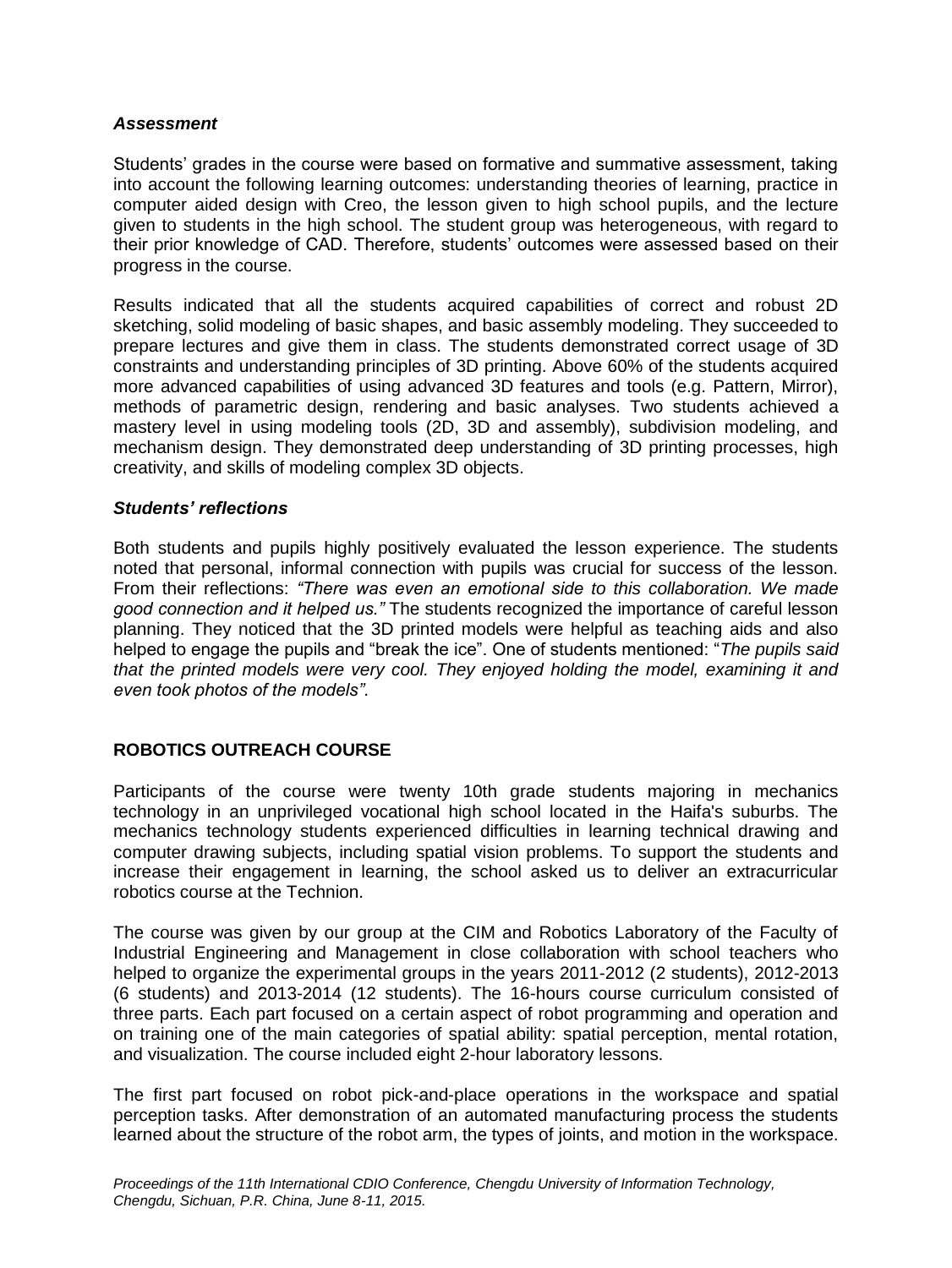Then they studied the robot control language ACL, learned to define robot positions by coordinates, and practiced in programming the robot to assemble piles from cubic parts.

The second part of the course dealt with rotation of objects by the robot and mental rotation tasks. The students learned rotations around coordinate axes, and the ways to perform them by means of the robotic arm. A cube with an arrow drawn on one of its sides was used as a test object. The students worked with the RoboCell software and practices in operating a robot in the virtual environment. Then they performed in the virtual environment an exercise of assembling a 6 cube picture puzzle identical cubes with geometrical symbols drawn on their sides (Figure 3).



Figure 3. Assembling a pile in the virtual environment

The two last lessons in the third part of the course were devoted to performing robot assembly and visualization tasks with real robots. The first task was to assemble a 6cube picture puzzle through teleoperation. To provide visual feedback, the robot workspace was equipped by two digital cameras transmitting the images to the operator console screen (Figure 4).



Figure 4. Teleoperation task

*Proceedings of the 11th International CDIO Conference, Chengdu University of Information Technology, Chengdu, Sichuan, P.R. China, June 8-11, 2015.*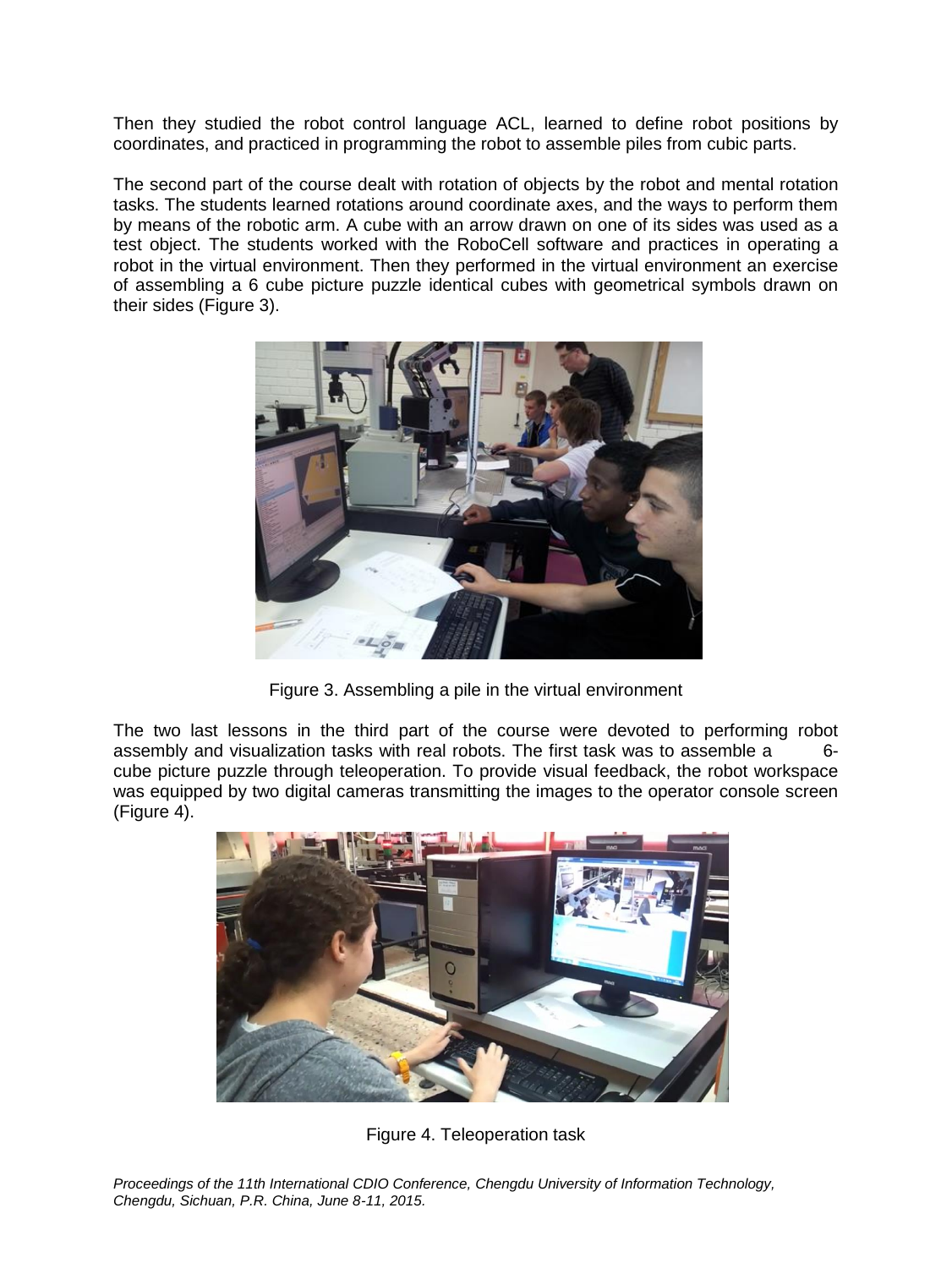The second task aimed to make a connection between our robotics course and the technical drawing subject that the students studied at school. For this task the students used identical cubes, each cube with 6 different geometric figures drawn on its sides. The task was as follows: the three orthographic projections (front, top, and side views) of a cubic solid are presented in Figure 5A. Use the sketch in Figure 5B to depict a three dimensional view of the solid by drawing appropriate geometric symbols on the sides. Assemble the solid by the robot.



Figure 5. A. Orthographic projections; B. Solid sketch

For the third task the students used different block parts consisting of identical cubes connected together along their faces to assemble given shapes. When performing the task the students designed an assembly plan, determined destination positions of each block and operated pick and place manipulations (Figure 6).

At the beginning of the course we evaluated spatial skills of the students by means of three paper-and-pencil spatial tests: the spatial perception test, the mental rotation test, and the visualization test (Eliot & Smith, 1983, pp. 18, 290, 149).



Figure 6. Assembling a puzzle from block parts

*Proceedings of the 11th International CDIO Conference, Chengdu University of Information Technology, Chengdu, Sichuan, P.R. China, June 8-11, 2015.*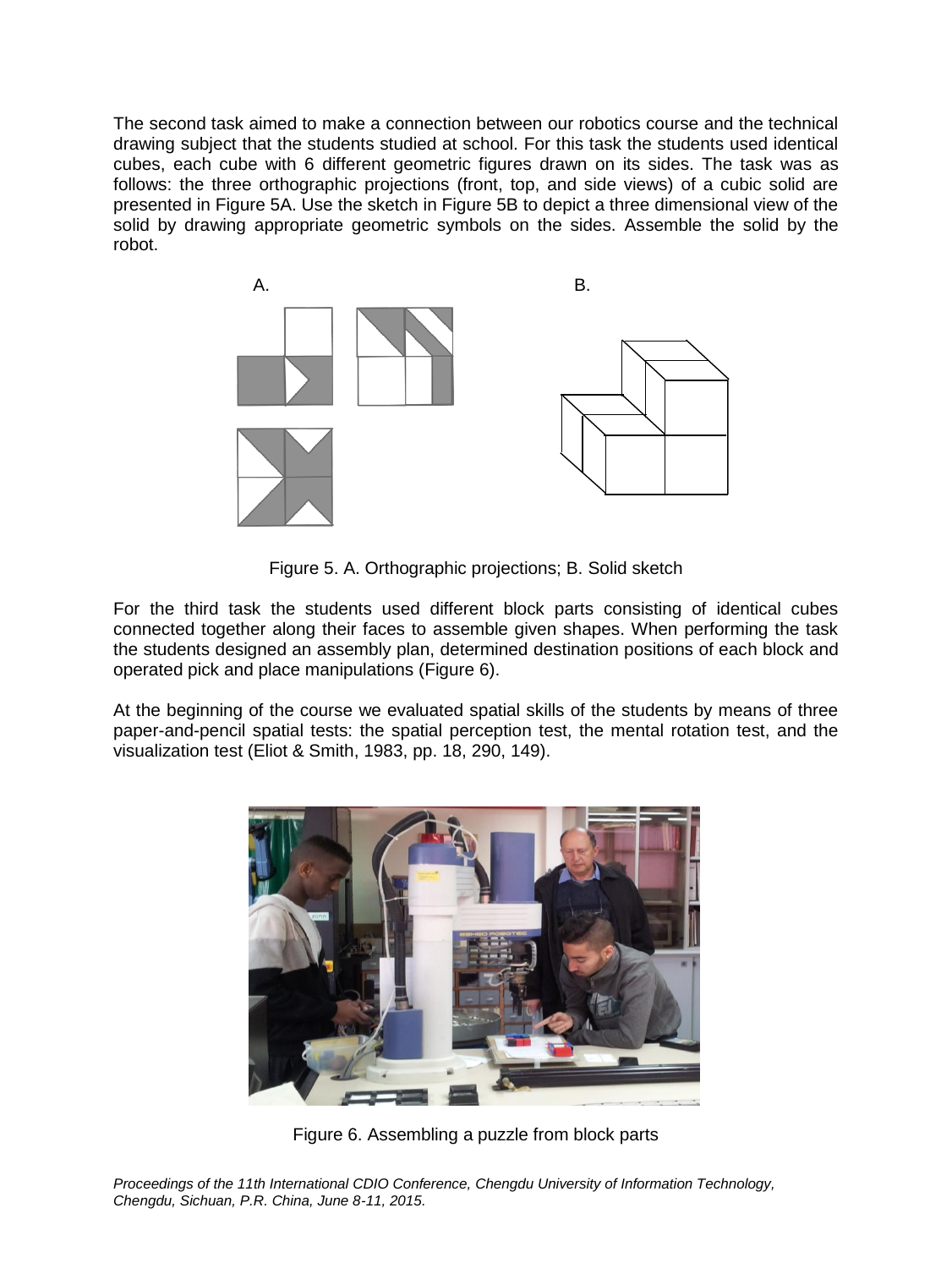The task of the spatial perception test was to reproduce a given pattern on the dot matrix. The test included 32 patterns to be completed in 3 minutes, and was scored as the number of correct reproductions. The mental rotation test was the same as in the Case Study 1. The task of the visualization test was to choose 2D pieces that can be put together to make a given puzzle. The test included 12 tasks to be completed in 8 minutes. The test score was the number of correct answers minus the number of wrong answers.

Outcomes of spatial learning in the course were assessed by means of interim and postcourse paper-and-pencil tests. We run the spatial perception test at the end of the first part of the course and the mental rotation test at the end of the second part. The purpose of interim tests was to provide feedback for lesson planning and encouraged students' interest in the course. The post-tests at the end of the course were similar to the pre-tests. Data on students' perceptions of the course were collected by means of semi-structured interviews conducted by the school teacher. The interview questions and students' answers are presented in the next section.

Results related to spatial training can be summarized as follows:

- The pre-course tests in 2012-2013 and 2013-2014 academic years indicated that there were no significant differences in the spatial performance between experimental and control groups.
- The post-course tests showed significant advance of the students from the experimental group in the spatial perception test (19.6%), the mental rotation test (104.5%) and the visualization test (30.1%).

# **CONCLUSION**

The update of our technology teacher education and outreach courses was achieved through development of the departmental laboratory for practice in robotics and digital design and providing the balance of learning pedagogical and engineering fundamentals with teaching practice by using the CDIO approach. The factors of this update were:

- Support of the industrial partner helped to develop the laboratory and enhance the engineering content of the course.
- Connection with a technology school enabled real teaching practice for all students in the education course.
- Purposeful productive assignments of making tangible models and using them in real practice motivate both teacher students and school pupils.
- The orientation to foster development of spatial vision skills enriched the courses and fostered motivation of the learners.
- Even basic assignments of programming and operating robots in physical and virtual environments, being focused on spatial tasks, can facilitate meaningful spatial learning of high school students.

### **ACKNOWLEDGEMENT**

The study was supported by the Technion Gordon Center for Systems Engineering and Parametric Technology Corporation grants. The author thanks Technion graduate students Sergei Gamer, Niv Krayner, and Amir Merksamer, and school teachers Elena Baskin and Roni Margil who actively participated in the educational experiments.